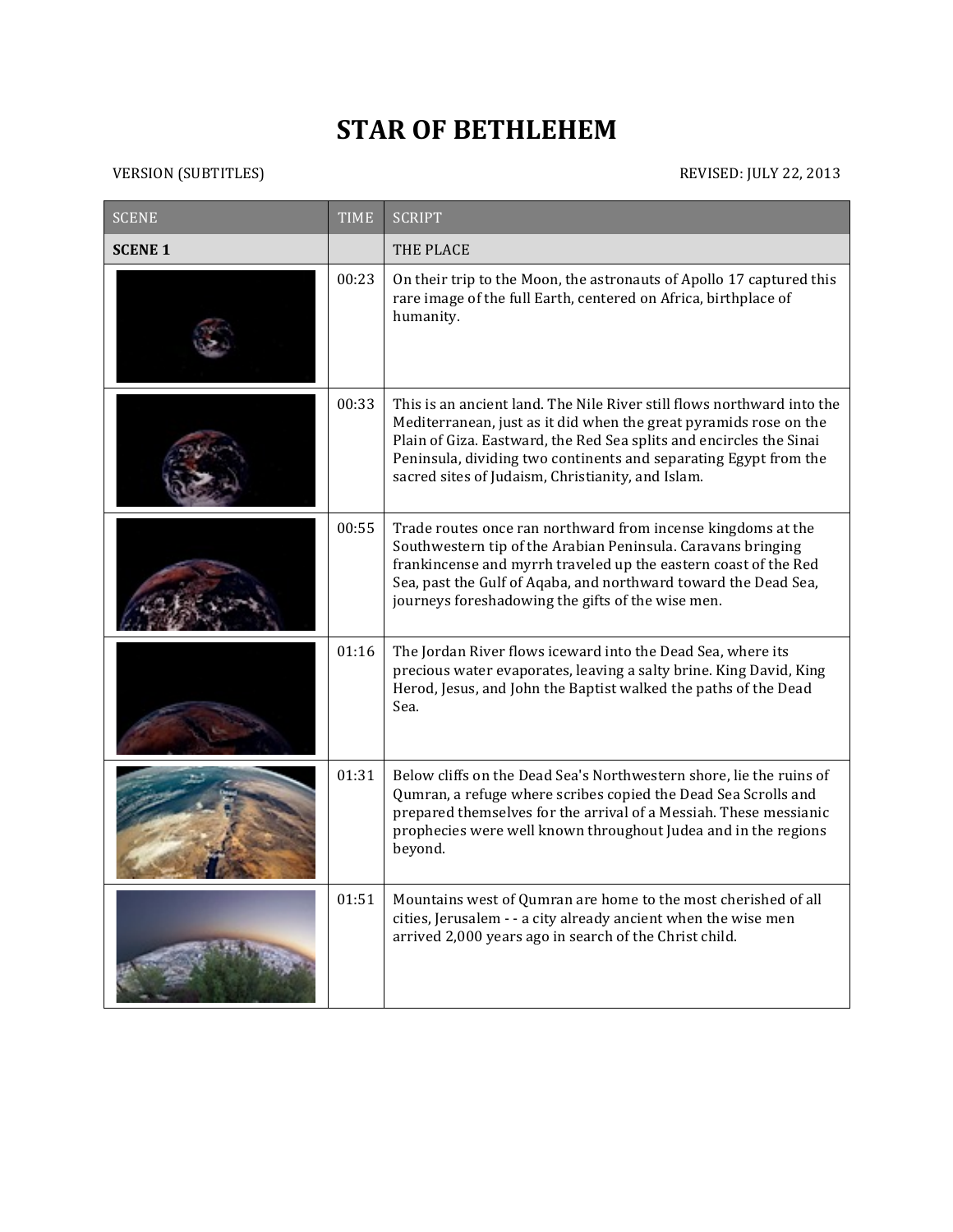|                                                             | 02:06 | To reach Jerusalem, the wise men may have journeyed for months,<br>skirting the desert whenever possible. They may have come from<br>Persia, Babylonia, Mesopotamia, Arabia, or even Ethiopia in East<br>Africa. They could have been court advisors, predicting events<br>based on their study of the stars and traveling great distances to<br>attend a royal birth, or the crowning of a king.                                                                                                                                                                     |
|-------------------------------------------------------------|-------|-----------------------------------------------------------------------------------------------------------------------------------------------------------------------------------------------------------------------------------------------------------------------------------------------------------------------------------------------------------------------------------------------------------------------------------------------------------------------------------------------------------------------------------------------------------------------|
| <b>SCENE 2</b>                                              |       | THE EVENT                                                                                                                                                                                                                                                                                                                                                                                                                                                                                                                                                             |
|                                                             | 02:38 | Now when Jesus was born in Bethlehem of Judea in the days of Herod,<br>the king, behold there came wise men from the East to Jerusalem,<br>saying, "Where is he that is born king of the Jews? For we have seen<br>his star in the East and are come to worship him."<br>Then Herod, when he had privily called the wise men, inquired of<br>them what time the star appeared. And he sent them to Bethlehem<br>and said: "Go and search diligently for the young child; and when ye<br>have found him, bring me word again that I may come and worship<br>him also." |
| the Wise men, in<br>the star appear<br><b>Defrichem</b> and | 03:11 | When they had heard the king, they departed, and lo, the star which<br>they saw in the East went before them 'til it came and stood over<br>where the young child was. When they saw the star, they rejoiced<br>with exceeding great joy.                                                                                                                                                                                                                                                                                                                             |
|                                                             | 03:30 | For 2,000 years, artists have depicted the wise men and the star on<br>paintings, stain glass windows, and holiday cards. Their art<br>illustrates some of what we know and a lot of what we don't know<br>concerning these mysterious men and the star that they followed.                                                                                                                                                                                                                                                                                           |
|                                                             | 03:47 | Although there were three gifts: gold, frankincense and myrrh, we<br>do not know that there were three wise men. Although we often<br>show the wise men wearing crowns, we do not know that they<br>were really kings. Often we show a brilliant star streaming light<br>into a manger. Yet it is possible that the wise men reached<br>Bethlehem months after the birth of Jesus, and that the object they<br>followed was not a brilliant star.                                                                                                                     |
|                                                             | 04:15 | Perhaps the wise men were astrologers using the motions of<br>heavenly bodies to predict events on Earth.                                                                                                                                                                                                                                                                                                                                                                                                                                                             |
| <b>SCENE 3</b>                                              |       | THE CALENDAR                                                                                                                                                                                                                                                                                                                                                                                                                                                                                                                                                          |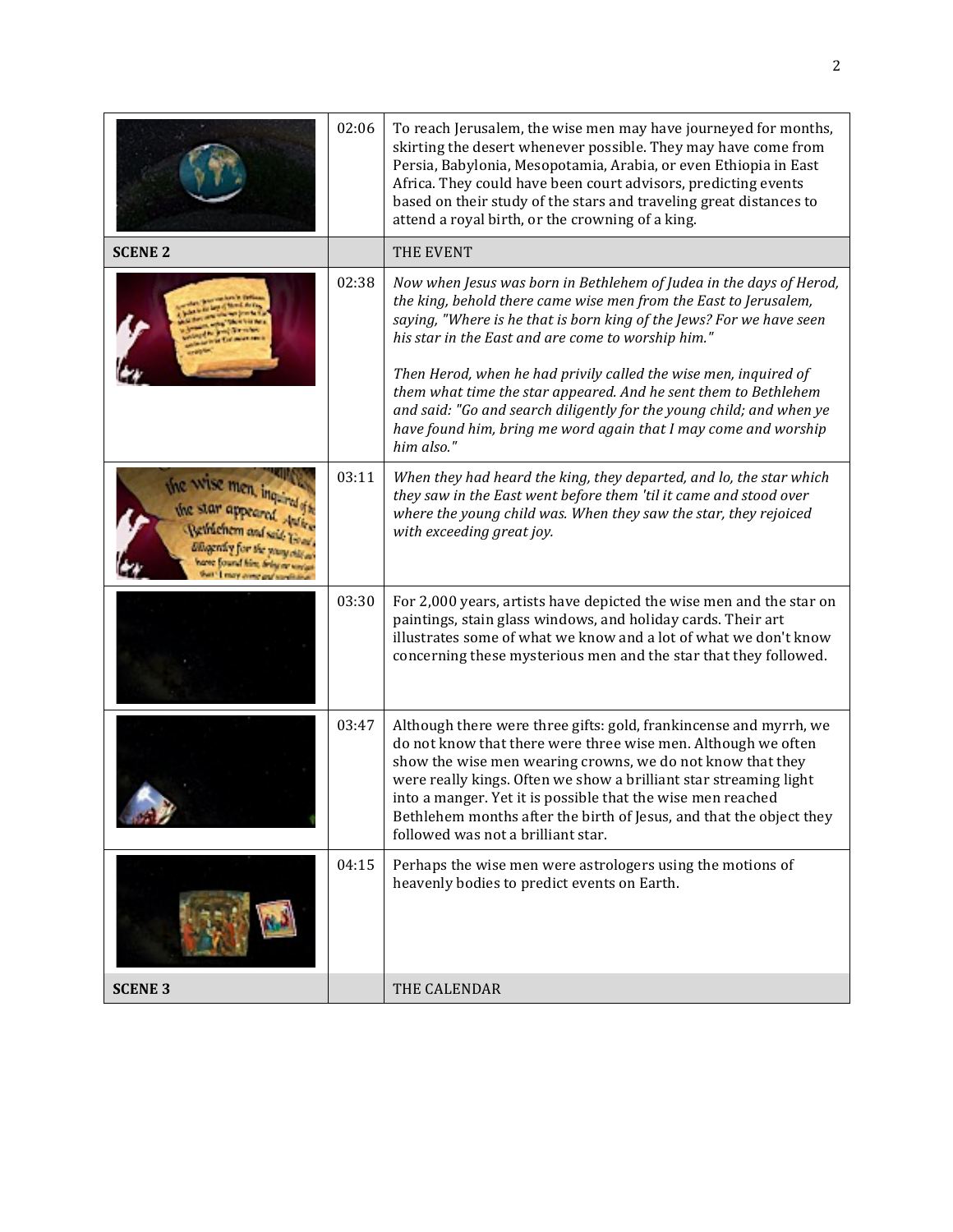|                | 04:27 | Astronomer priests had watched the sky and made predictions<br>long before the arrival of the wise men. In ancient Egypt, over<br>5,000 years ago, astronomers used rising and setting positions of<br>stars to align the faces of the pyramids at Giza. Passageways inside<br>the great pyramid of Cheops led to the North Star, and to the<br>middle star of the hunter Orion's Belt.                                                                                  |
|----------------|-------|--------------------------------------------------------------------------------------------------------------------------------------------------------------------------------------------------------------------------------------------------------------------------------------------------------------------------------------------------------------------------------------------------------------------------------------------------------------------------|
|                | 04:52 | Egyptian priests recognized that the bright star Sirius would<br>appear in the morning twilight just before the Nile River's annual<br>flood, an event that turned this barren desert into fertile farmland,<br>and marked the beginning of a new year in the world's first solar<br>calendar.                                                                                                                                                                           |
|                | 05:10 | Rising in the East before Sirius, is the hunter Orion, with the three<br>stars of his belt pointing downward toward Sirius. To some, these<br>three stars represent the Wise Men journeying to Jerusalem.                                                                                                                                                                                                                                                                |
|                | 05:24 | Like the astronomer-priests of ancient Egypt, the wise men<br>searched for events in the heavens that would predict events on<br>Earth, such as the birth of a king. Once we determine the date of<br>Christ's birth, we can search the heavens at that time for signs of a<br>royal event.                                                                                                                                                                              |
| <b>SCENE 4</b> |       | THE SEASON                                                                                                                                                                                                                                                                                                                                                                                                                                                               |
|                |       |                                                                                                                                                                                                                                                                                                                                                                                                                                                                          |
|                | 05:44 | In 45 B.C. Julius Caesar visited Egypt and adopted its solar<br>calendar, complete with leap days every four years. He decided to<br>set the winter solstice as December 25th and to begin the new year<br>on January the 1st. This Julian calendar was used throughout the<br>Roman Empire at the time of Christ's birth. Julius Caesar's choice of<br>December 25th as the winter solstice, is probably the reason<br>Christ's birth is celebrated on that date today. |
|                | 06:16 | Each day the Sun moves from east to west across the sky. At the<br>summer solstice, the Sun's path is highest and the day is much<br>longer than the night. At the winter solstice, the Sun's path is<br>lowest and the night is much longer than the day.                                                                                                                                                                                                               |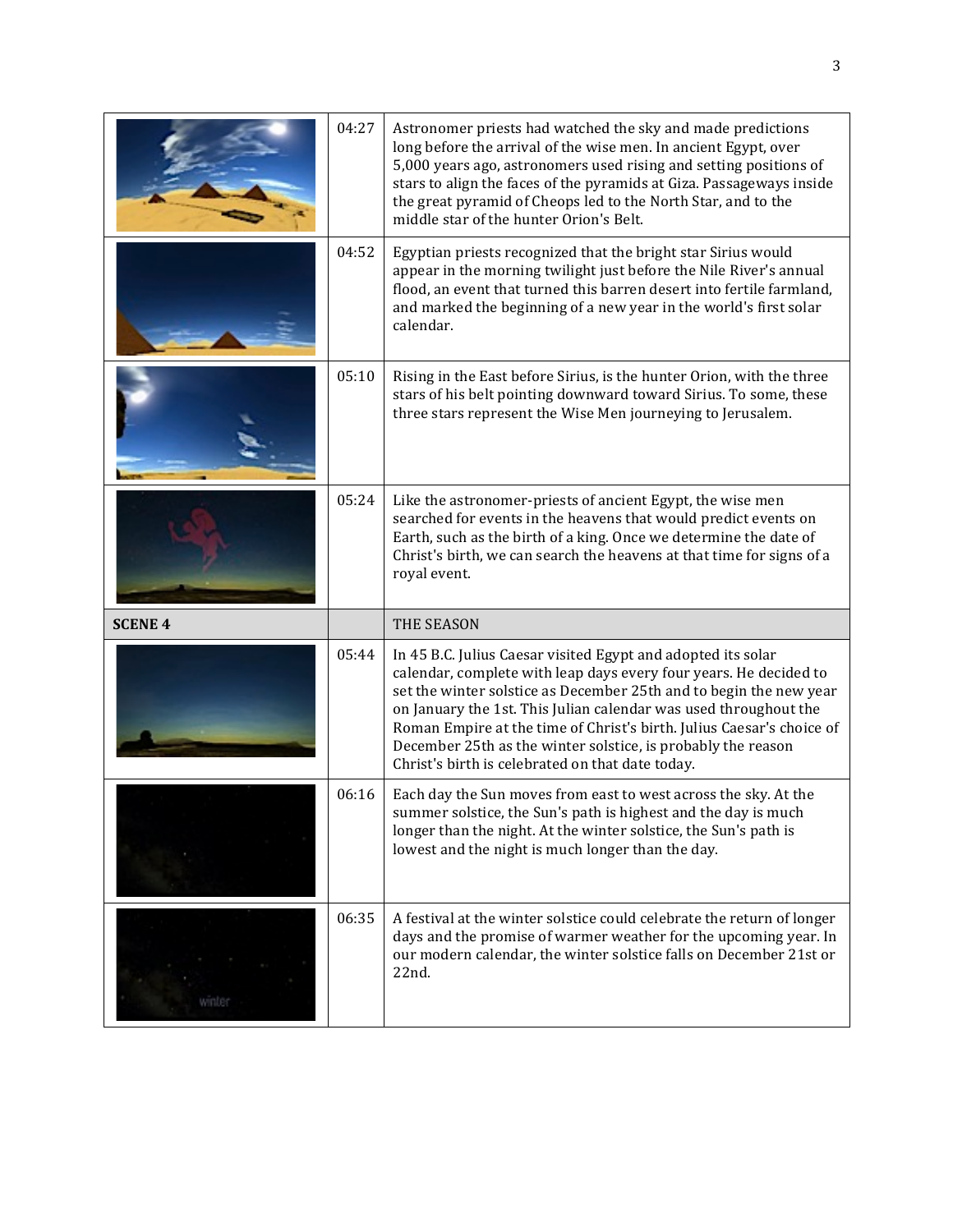|                | 06:49 | The Emperor Aurelian proclaimed December 25th as the Birthday<br>of the Unconquered Sun. Early Christians began to celebrate<br>Christmas on this date in the 4th century.                                                                                                                                                                                                                                                                                                                                                                                                                                                                                                                                                                                                              |
|----------------|-------|-----------------------------------------------------------------------------------------------------------------------------------------------------------------------------------------------------------------------------------------------------------------------------------------------------------------------------------------------------------------------------------------------------------------------------------------------------------------------------------------------------------------------------------------------------------------------------------------------------------------------------------------------------------------------------------------------------------------------------------------------------------------------------------------|
|                | 07:00 | December 25th also followed the Roman harvest festival called the<br>Saturnalia. The modern Christmas traditions of gifts, games, eating<br>and drinking, and the burning of candles may have come from the<br>Saturnalia festival.                                                                                                                                                                                                                                                                                                                                                                                                                                                                                                                                                     |
|                | 07:15 | But is December 25th the actual date of Christ's birth? The gospel<br>of St. Luke described shepherds watching their flocks at night.<br>Spring is the lambing season in Judea, a time when shepherds are<br>most likely to be outside in the evening. In winter, the sheep are in<br>folds to protect them from the cold. A birth in the spring near<br>Passover would also explain why there was no room for Mary and<br>Joseph in Bethlehem. Jerusalem and all the surrounding areas<br>would have been very crowded during the Passover celebration.                                                                                                                                                                                                                                |
| <b>SCENE 5</b> |       | <b>THE YEAR</b>                                                                                                                                                                                                                                                                                                                                                                                                                                                                                                                                                                                                                                                                                                                                                                         |
|                | 07:59 | In the sixth century, the monk Dionysius tried to reset the calendar<br>of Julius Caesar to begin with Christ's birth. He set the date of<br>Christ's birth as December 25th of the year he called 1 B.C. He<br>began the Christian era on January 1, 1 AD. just six days later to<br>agree with the start of the Roman year. The letters AD are from the<br>Latin "anno domini" meaning "in the year of our Lord". However,<br>Dionysius did not know that a zero year is needed between 1 BC<br>and 1 AD. The concept of zero did not exist in European<br>mathematics at the time of Dionysius. He also miscalculated the<br>dates of Augustus Caesar's reign by about 4 years. With this<br>uncertainty, we need more information to determine the exact year<br>of Christ's birth. |
|                | 08:50 | According to Matthew, Christ was born when Herod was on the<br>throne in Jerusalem. The Jewish historian, Josephus, reported that<br>Herod died before the feast of Passover that followed an eclipse of<br>the Moon.                                                                                                                                                                                                                                                                                                                                                                                                                                                                                                                                                                   |
|                | 09:02 | Such an eclipse occurred on the morning of March 13th, 4 BC. Most<br>of Jerusalem would have been asleep for several hours when the<br>dark part of the Earth's shadow first touched the Moon at 1:45 AM.<br>Within a few minutes, the bite out of the Moon's disk became<br>obvious. At 2:53 AM, the eclipse reached its maximum with 35<br>percent of the Moon hidden from the sleeping city.                                                                                                                                                                                                                                                                                                                                                                                         |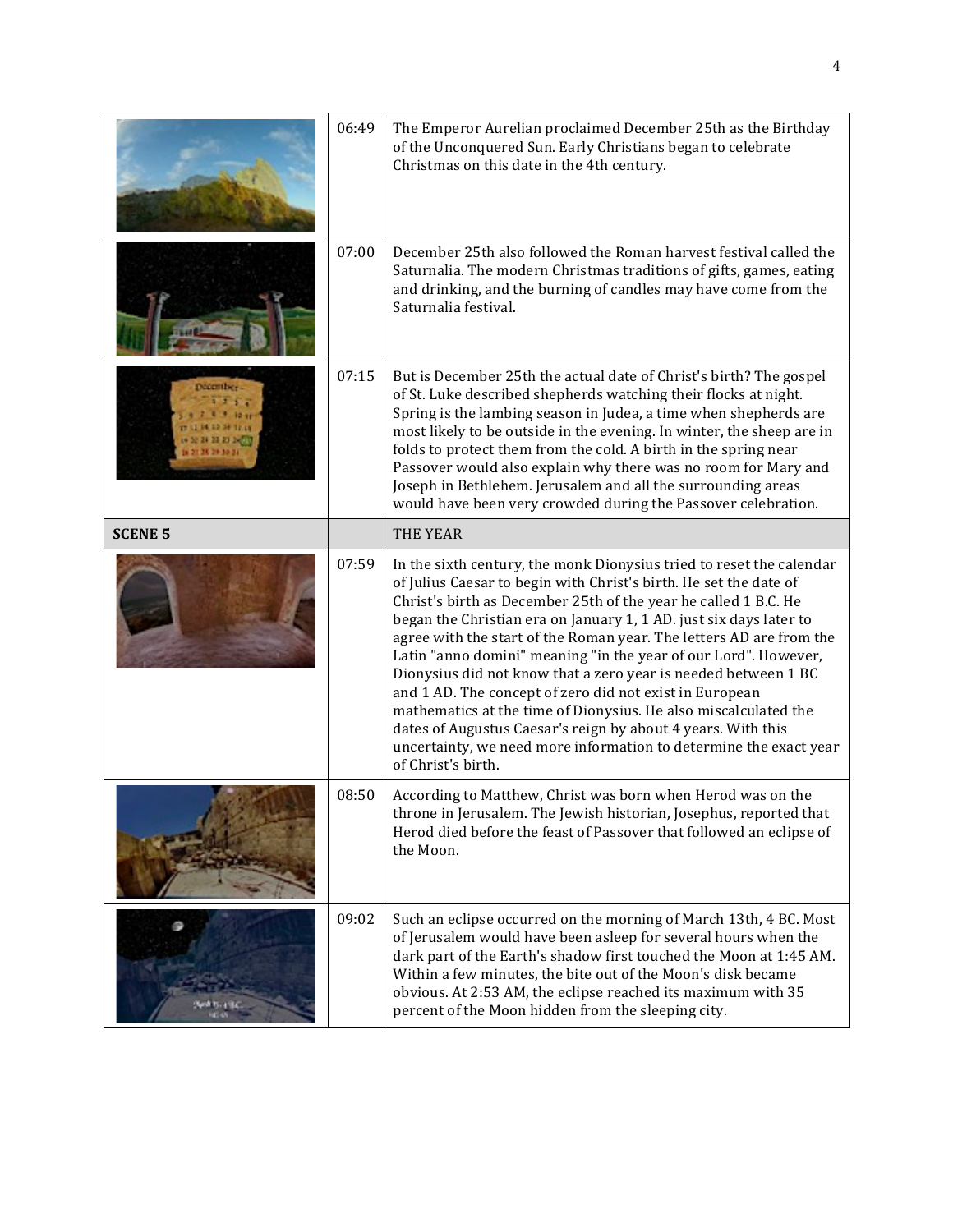|                | 09:28 | King Herod probably died in late March or early April of 4 BC -<br>between the March 13th eclipse and the beginning of Passover on<br>April the 10th. Biblical scholars think that Christ was born 2 to 3<br>years before Herod's death, making the spring of 7 or 6 BC most<br>likely for Christ's birth.                                                                                                                                                                                               |
|----------------|-------|----------------------------------------------------------------------------------------------------------------------------------------------------------------------------------------------------------------------------------------------------------------------------------------------------------------------------------------------------------------------------------------------------------------------------------------------------------------------------------------------------------|
| <b>SCENE 6</b> |       | THE STAR                                                                                                                                                                                                                                                                                                                                                                                                                                                                                                 |
|                | 09:56 | Now that we know when Jesus was born, we can recreate the sky<br>and look for special stars. The wise men would have called any<br>celestial object a star. A planet was a "wandering star" because it<br>wandered among the fixed stars. A comet was a "hairy star"<br>because its tail resembled a beard. A meteor was a "shooting star."<br>In 1301, the Italian artist Giotto di Bondone painted a comet as the<br>Star of Bethlehem hovering over a stable and pointing toward the<br>Christ child. |
|                | 10:30 | Comets do make elegant direction indicators - they can move<br>across the sky and seem to "point" downward with their tails<br>extending up from the horizon.                                                                                                                                                                                                                                                                                                                                            |
|                | 10:40 | However, a bright comet would have attracted the attention of King<br>Herod and his court. Chinese astronomers kept very good records<br>of celestial objects and observed no comets at this time. Comets<br>were also considered omens of evil, and harbingers of disasters. A<br>comet is an unlikely candidate to herald the birth of a king.                                                                                                                                                         |
|                | 11:02 | The mathematician and astronomer Johannes Kepler suggested<br>that a supernova, or new star, might have been the Star of<br>Bethlehem. A supernova is not really a new star, but an old star<br>exploding in death. A supernova is so violent that it may be visible<br>in the daytime. As the explosion continues, a supernova can retain<br>its brilliance for months or even years.                                                                                                                   |
|                | 11:27 | But a supernova would not move through the star field to lead the<br>wise men to Jerusalem. Also the scribes of King Herod's court<br>would have recorded a brilliant supernova. Finally astronomers<br>have found no supernova remnants dating back to an explosion at<br>the time of Christ's birth.                                                                                                                                                                                                   |
|                | 11:45 | Perhaps the Star of Bethlehem was really a wandering planet. In<br>the first century AD, astronomers thought that planets were perfect<br>spheres circling the Earth. In 1543, the Polish astronomer Nicholas<br>Copernicus proposed a new model of the solar system with the Sun<br>as its center. In this heliocentric model, all planets circle the sun in<br>similar orbits. Mercury and Venus lie inside Earth's orbit while<br>Mars, Jupiter and Saturn lie beyond.                                |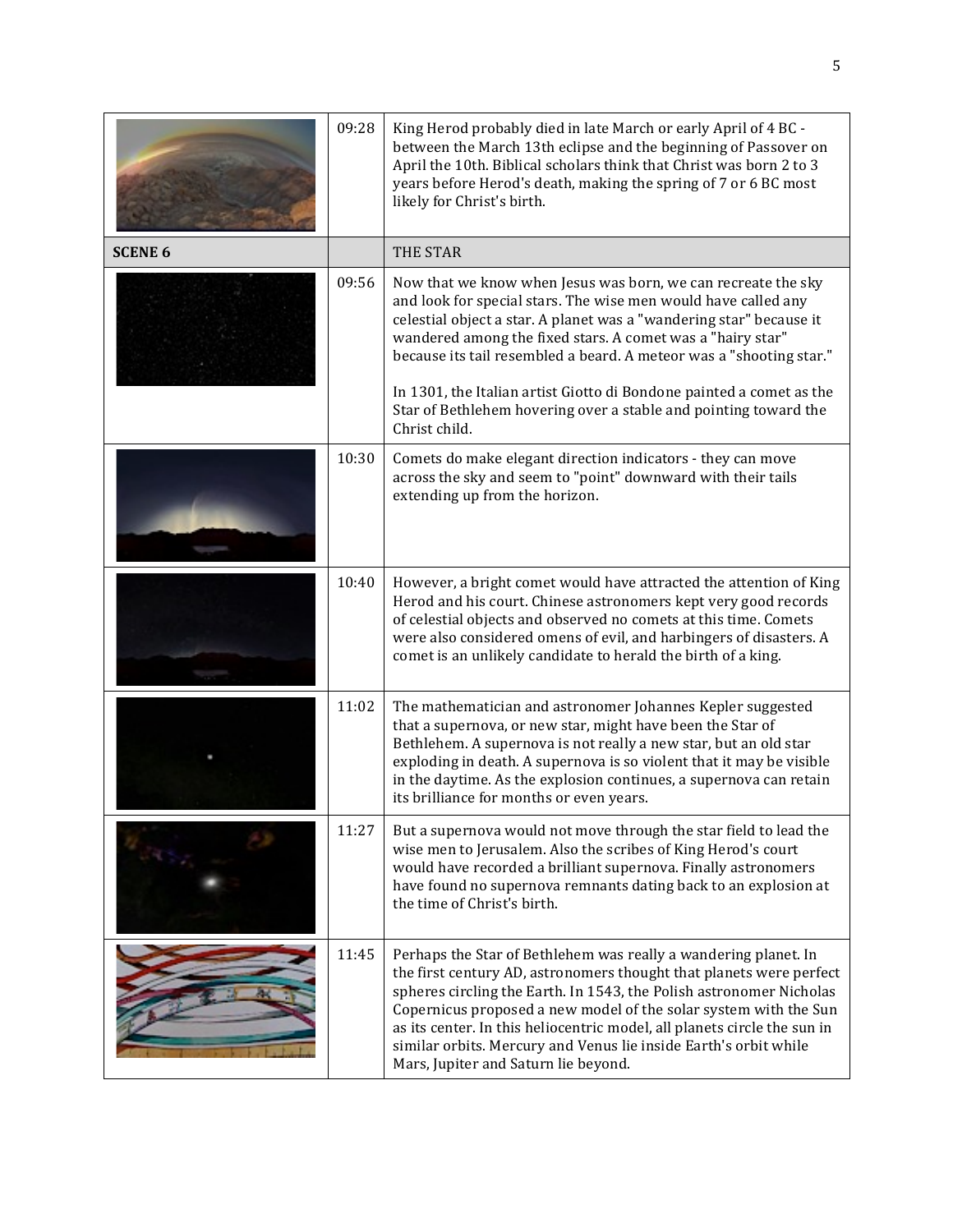| 12:17 | In 1610, the astronomer Galileo Galilee looked through his newly<br>invented telescope and saw images that supported the sun-<br>centered solar system of Copernicus.                                                                                                                                                                                                                                                                                                                                                                                                                                                                                                                                                                                                                                                                                                                                                                                                                                                                                                                                                                                                                                                                                                                                         |
|-------|---------------------------------------------------------------------------------------------------------------------------------------------------------------------------------------------------------------------------------------------------------------------------------------------------------------------------------------------------------------------------------------------------------------------------------------------------------------------------------------------------------------------------------------------------------------------------------------------------------------------------------------------------------------------------------------------------------------------------------------------------------------------------------------------------------------------------------------------------------------------------------------------------------------------------------------------------------------------------------------------------------------------------------------------------------------------------------------------------------------------------------------------------------------------------------------------------------------------------------------------------------------------------------------------------------------|
| 12:46 | On Venus he discovered phases like those of the Moon. These<br>phases were consistent with a planet orbiting the sun, not the<br>Earth. On the Moon, he found mountains and valleys more like<br>Earth than a perfect heavenly sphere. As he watched Jupiter,<br>Galileo discovered four moons - all orbiting Jupiter, and not Earth.                                                                                                                                                                                                                                                                                                                                                                                                                                                                                                                                                                                                                                                                                                                                                                                                                                                                                                                                                                         |
| 13:20 | Galileo's observations changed our perspective forever. We now<br>know that planets are distant worlds in their own orbits, not<br>perfect spheres orbiting the Earth. But we must remember that the<br>wise men thought the planets circled the Earth, and that these<br>wandering objects could foretell Earthly events.                                                                                                                                                                                                                                                                                                                                                                                                                                                                                                                                                                                                                                                                                                                                                                                                                                                                                                                                                                                    |
| 13:44 | Ancient astronomers drew a line through the star field to mark the<br>Sun's apparent path and surrounded it with Zodiac patterns. In the<br>spring, the Sun is in front of Aries, the ram, first of the Zodiac<br>constellations. Next to Aries, we find Taurus, the bull, followed<br>closely by Gemini, the twins. Summer begins while the Sun is in<br>Gemini. As summer continues, the Sun moves through Cancer, the<br>crab, and Leo, the lion, a pattern associated with summer's heat. By<br>early autumn the Sun reaches the constellation Virgo, goddess of<br>the harvest, signaling the end of the growing season. Virgo is<br>followed by the smaller pattern of Libra, the scales. As winter<br>approaches, the Sun's apparent path descends into Scorpius, the<br>scorpion. Sagittarius, the archer, follows with his bow aimed<br>toward the Scorpion's heart. During rainy winter weather, the Sun<br>appears in front of the water-related constellations. Capricornus,<br>the sea-goat, and Aquarius, the water bearer. Last of the Zodiac<br>band is the third water pattern Pisces, the fish. If the Star of<br>Bethlehem were really a planet or grouping of planets, it would<br>have occurred in one or more of these constellations - probably in a<br>pattern associated with Judea. |
| 15:04 | Recently Dr. Michael Molnar, an astronomer and coin collector,<br>studied ancient Roman coins minted in the first century AD in<br>Antioch, Syria. These coins show Aries, the Ram, looking at a star<br>over its shoulder. According to the Roman astrologer, Marcus<br>Manilius, Aries was the constellation representing Syria, including<br>Judea. A rare celestial event in Ares could have indicated the birth<br>of a king in Judea                                                                                                                                                                                                                                                                                                                                                                                                                                                                                                                                                                                                                                                                                                                                                                                                                                                                    |
| 15:33 | Ancient astronomers knew exactly where the Sun was in the star<br>field, even though they could never see the Sun and the stars at the<br>same time. This is the sky in mid-May of 7 BC, facing South. The Sun<br>was in Taurus and the Moon was in Aquarius. Jupiter, the royal<br>planet, and Saturn, were close together in Pisces.                                                                                                                                                                                                                                                                                                                                                                                                                                                                                                                                                                                                                                                                                                                                                                                                                                                                                                                                                                        |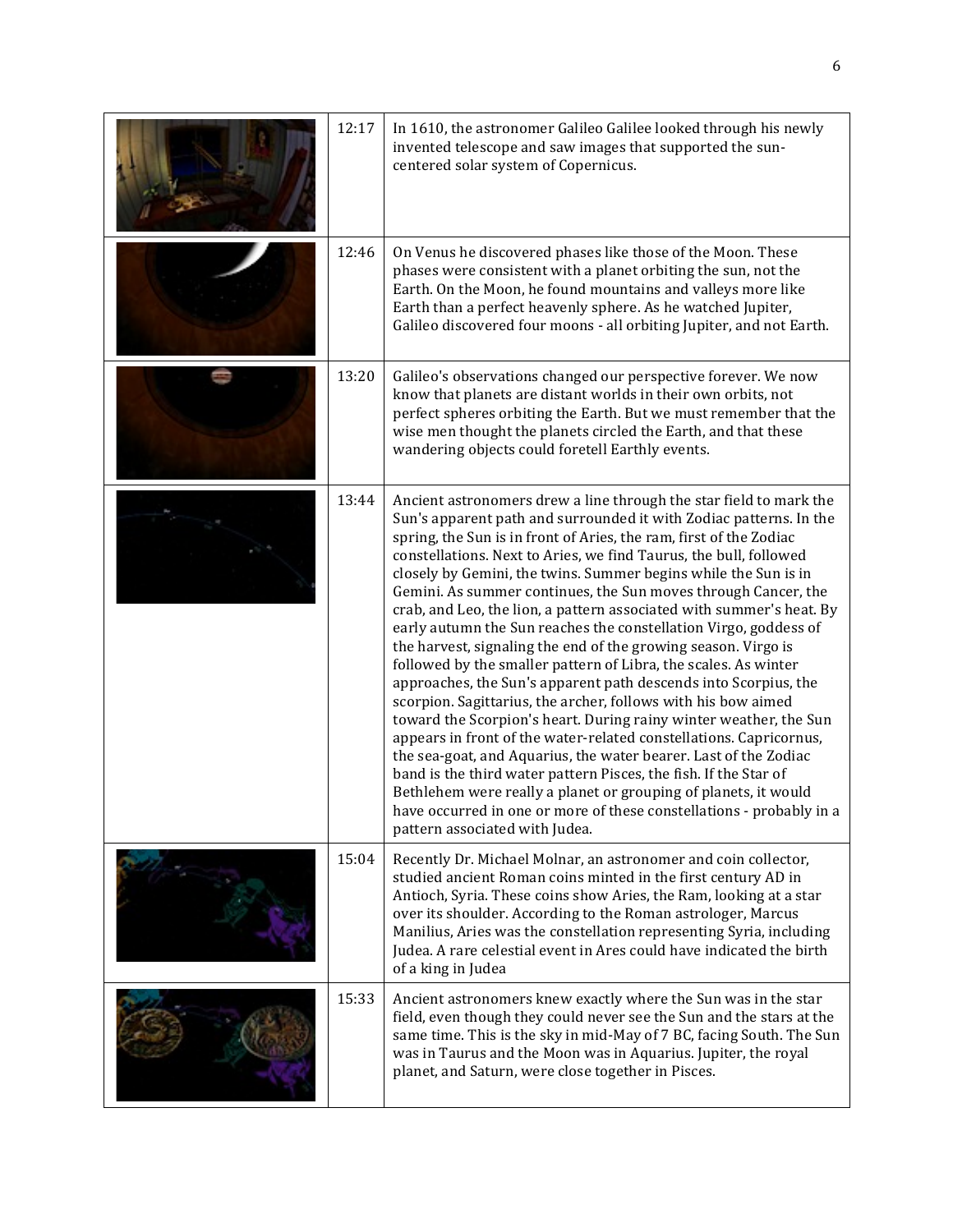| 15:56 | As we move from 7 to 6 BC, the Moon will race around the Earth<br>once each month while the Sun drifts eastward through the Zodiac<br>band.                                                                                                                                                                                                                                                                                                                                                                                                                                                                                     |
|-------|---------------------------------------------------------------------------------------------------------------------------------------------------------------------------------------------------------------------------------------------------------------------------------------------------------------------------------------------------------------------------------------------------------------------------------------------------------------------------------------------------------------------------------------------------------------------------------------------------------------------------------|
| 16:06 | In late May, the brighter Jupiter passed Saturn with both planets<br>moving eastward. As the Earth moved between these planets and<br>the Sun, the wise men could have seen both planets slow down,<br>stop, and reverse directions. Once again the faster moving Jupiter<br>passed Saturn at the end of September with both planets now<br>moving westward. Finally Jupiter passed Saturn for the third time<br>in one year with both planets moving eastward in early December.<br>This is called a Triple Conjunction - a rare event that could have<br>attracted the attention of the wise men.                             |
| 16:42 | If the wise men were watching, they would have seen Mars join<br>Jupiter and Saturn for a planet massing in February of 6 BC. Then<br>the Sun entered Pisces and moved past the planets hiding them<br>from direct view. The bright planet Venus followed the Sun into<br>Pisces.                                                                                                                                                                                                                                                                                                                                               |
| 17:00 | Our story continues in mid-April with the Sun and the constellation<br>Aries on the horizon at dawn. For the best view, we must also face<br>East. Once the Sun reached Aries, the planets became visible in the<br>eastern predawn sky, rising before the Sun. If the wise men faced<br>East at dawn on April 13th, of 6 BC, they would have seen Jupiter,<br>Saturn, Venus, and the crescent Moon above the rising Sun. By<br>April 15th, the Moon had passed Venus and was close to Saturn. It<br>had become a very slender crescent as it approached the Sun. At<br>this time, the Sun, Jupiter and the Moon were in Aries. |
| 17:44 | On April 17th, the dark Moon covered Jupiter just before sunrise.<br>At dawn, the royal Jupiter reappeared, conquering both the Moon<br>and Sun as it climbed upward from the Eastern horizon with both<br>Saturn and Venus in view. For an astrologer, this would have been<br>a powerful harbinger of a king's birth in the lands associated with<br>Aries, including Judea.                                                                                                                                                                                                                                                  |
| 18:09 | Perhaps the wise men decided to search for this child and set out<br>across the desert after the heat of summer. When they reached<br>Jerusalem, they were told to turn South to Bethlehem. In the<br>southern sky, they found Jupiter in Aries once again. On December<br>19, of 6 BC Jupiter stopped its backward motion and stood still in<br>Aries hanging below the waxing gibbous Moon. The wise men<br>could have observed that the royal planet Jupiter "stood over" the<br>horizon and led them South to Bethlehem and to the Christ child.                                                                            |
| 18:46 | No scientific explanation can fully explain the vision of the Wise<br>Men. But this interpretation fits the astrology practiced at the time<br>and the words of St. Matthew. However, if we accept the literal<br>Biblical interpretation that the wise men actually saw and followed<br>a visible star, then we can come to only one conclusion: their<br>observation is not an astronomical object, but a miracle.                                                                                                                                                                                                            |